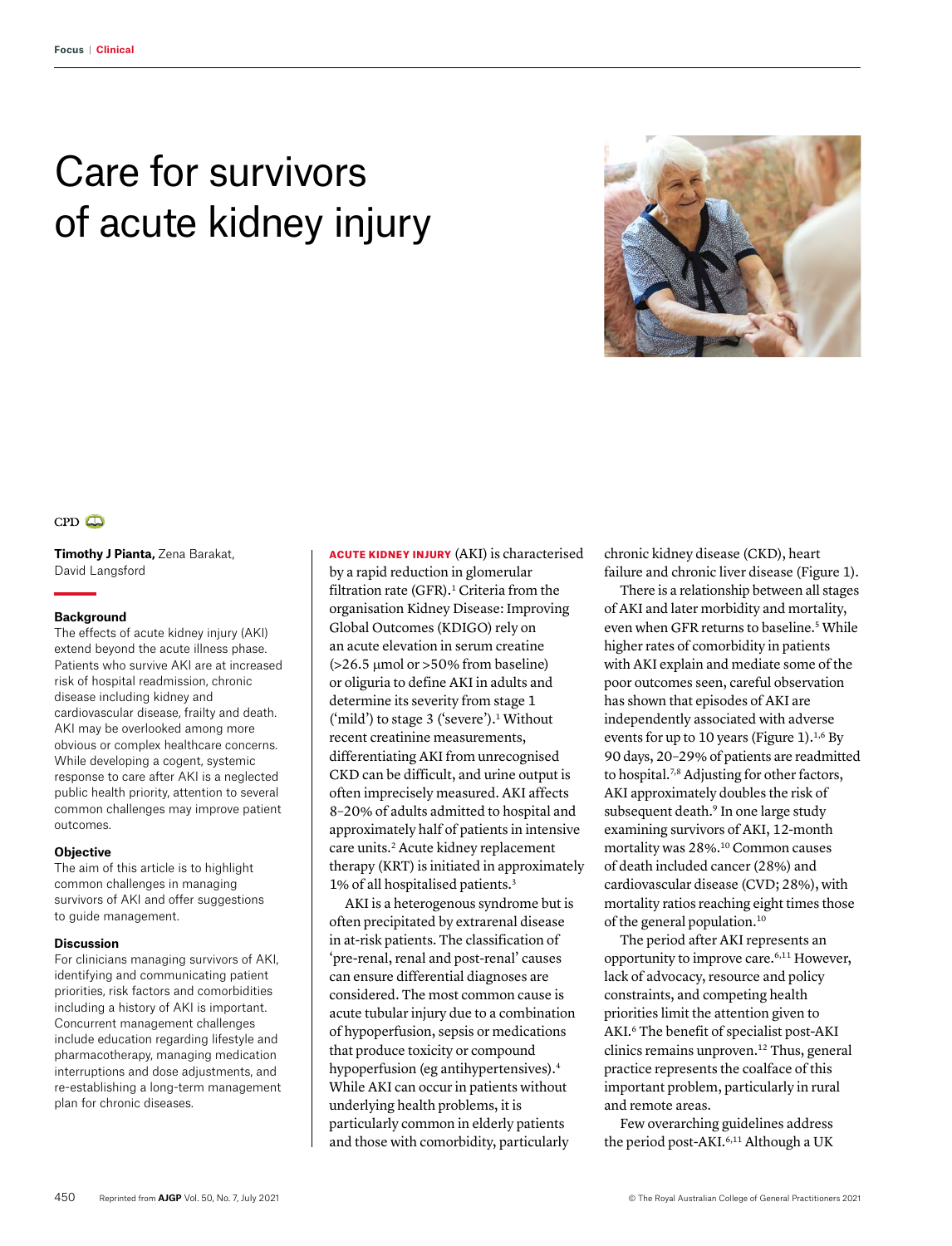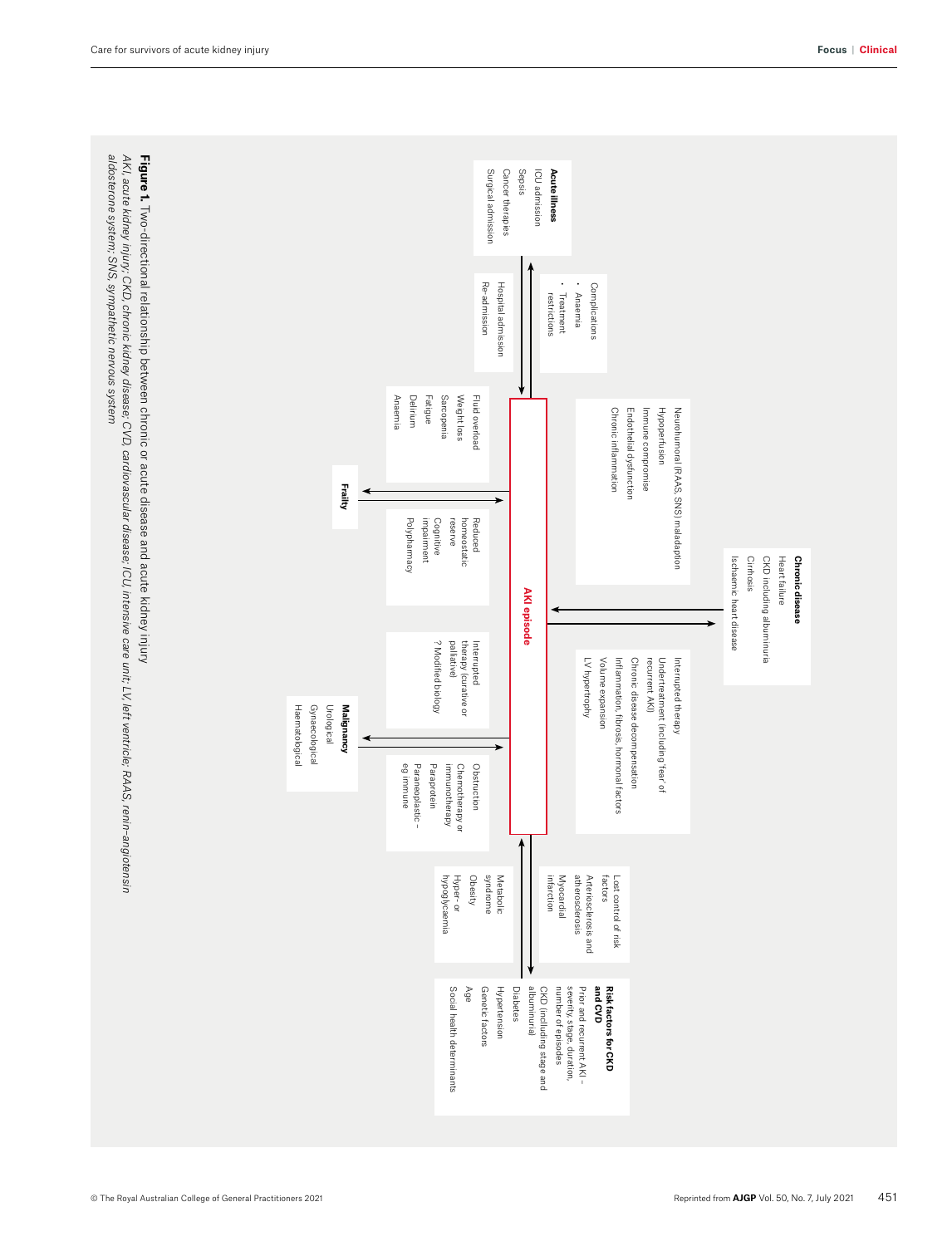collaborative has developed an AKI Toolkit (www.rcgp.org.uk/aki) that includes discussion of post-AKI care, it has a distinct local perspective. The aim of this review is to highlight common challenges and offer suggestions to help guide the management of survivors of AKI. Table 1 provides a summary.

## **Diagnostic priorities**

#### **Communication and AKI**

Synthesis of AKI into the patient history and management plans can inform screening, case-finding, prognosis and management.<sup>1,13</sup> However, approximately half of AKI diagnoses in Australian

inpatient settings are missed or poorly communicated at discharge, representing a practice and policy challenge.14 Incorporating AKI into decision support software is an attractive solution that is undergoing research.<sup>15</sup>

### **Addressing the patient experience and complex care needs**

Small series examining patients' experiences of AKI report a desire for holistic care, education and quality of life.6 Holistic care is important, as following AKI there is an increased prevalence of systemic problems including anaemia,<sup>16</sup> infection<sup>17</sup> and musculoskeletal disorders.18 Because

AKI often accompanies complex admissions and comorbidity,<sup>19</sup> a narrow focus on GFR or volume state may fragment care and produce poor outcomes. For example, palliative care services are underutilised by patients with AKI.20

Frailty is a distinct risk factor for, and potential consequence of, AKI<sup>21,22</sup> and increases the risk of subsequent death.10 The interplay between AKI and frailty encompasses comorbidity and complications of AKI. Figure 1 illustrates some potentially modifiable elements.

## **Screening and case-finding: Cardiovascular or CKD risk factors**

Review after AKI may unearth modifiable risk factors for CVD and CKD. Diabetes is prevalent among survivors of AKI,<sup>23</sup> but potentially unrecognised $24$  and new-onset diabetes is independently increased in survivors of AKI.25 AKI also predisposes to subsequent hypertension.<sup>26,27</sup>

Diagnostic guidelines for diabetes recommend case-finding after a CVD event but do not cover case-finding for diabetes<sup>28</sup> or hypertension after AKI.<sup>27,29</sup> These authors suggest case-finding for diabetes and hypertension after an AKI episode. Many patients will warrant longer-term case-finding as well as lipid assessment on the basis of existing risk factors and guidelines.

# **AKI, CKD and acute kidney disease**

AKI and CKD are interconnected, sharing risk factors, outcomes and prognostic factors.30,31 Both disorders indicate an increased likelihood of subsequent AKI, kidney failure, CVD, diminished quality of life, disability and death. Prognosis is affected by the duration and number of AKI episodes and the stage of either AKI or CKD (Figure 1).<sup>30</sup>

When features of AKI persist between seven and 90 days, the term acute kidney disease can be applied,<sup>31</sup> although this terminology is not widely used. CKD is defined by an estimated GFR (eGFR)  $<$  60 mL/min/1.73m<sup>2</sup> or evidence of kidney damage (eg albuminuria, haematuria, or structural or pathological abnormalities) for ≥3 months and is staged according to eGFR and albuminuria.<sup>13,32</sup>

### **Table 1. Suggested management priorities after acute kidney injury**

| <b>Diagnosis</b>                     |                                                                                                                                                                                                                                                                                                    |
|--------------------------------------|----------------------------------------------------------------------------------------------------------------------------------------------------------------------------------------------------------------------------------------------------------------------------------------------------|
| <b>Documentation</b>                 | • Clarify whether patients and carers understand the<br>diagnosis of AKI.<br>• Document the AKI episode in medical records and<br>incorporate it into treatment plans.                                                                                                                             |
| <b>Address complexity</b>            | • Clarify patient priorities, including holistic care, education<br>and quality of life.<br>Recognise common issues 'beyond GFR' (eg persistent<br>effects of acute illness, anaemia, cognitive impairment<br>and frailty).                                                                        |
| <b>Case-finding</b>                  | • Unrecognised CKD and cardiovascular disease, especially<br>heart failure, are common.<br>Hypertension and diabetes may be unrecognised or<br>may emerge.                                                                                                                                         |
| <b>Preventive healthcare</b>         | • Revisit healthy lifestyle measures and immunisation.<br>Screen for cardiovascular or CKD risk factors and<br>malignancy within existing guidelines.                                                                                                                                              |
| <b>Management challenges</b>         |                                                                                                                                                                                                                                                                                                    |
| <b>Medication interruptions</b>      | • Seek clarity about why medications have been interrupted<br>if this information is missing.<br>Timely medication adjustments reflecting further changes<br>in GFR (eg antimicrobials, anticoagulants, analgesia and<br>diabetes therapies).                                                      |
| <b>Chronic disease</b><br>management | • 'Permissive AKI': tolerate an acute GFR reduction to<br>permit long-term benefit.                                                                                                                                                                                                                |
| Sick-day advice                      | • Identify medications that might accumulate dangerously,<br>or exacerbate hypoperfusion, renal toxicity or<br>hyperkalaemia with acute illness.<br>Sick-day medication interruptions should be accompanied<br>by prompt review (eg to recognise unanticipated<br>hypertension or hyperglycaemia). |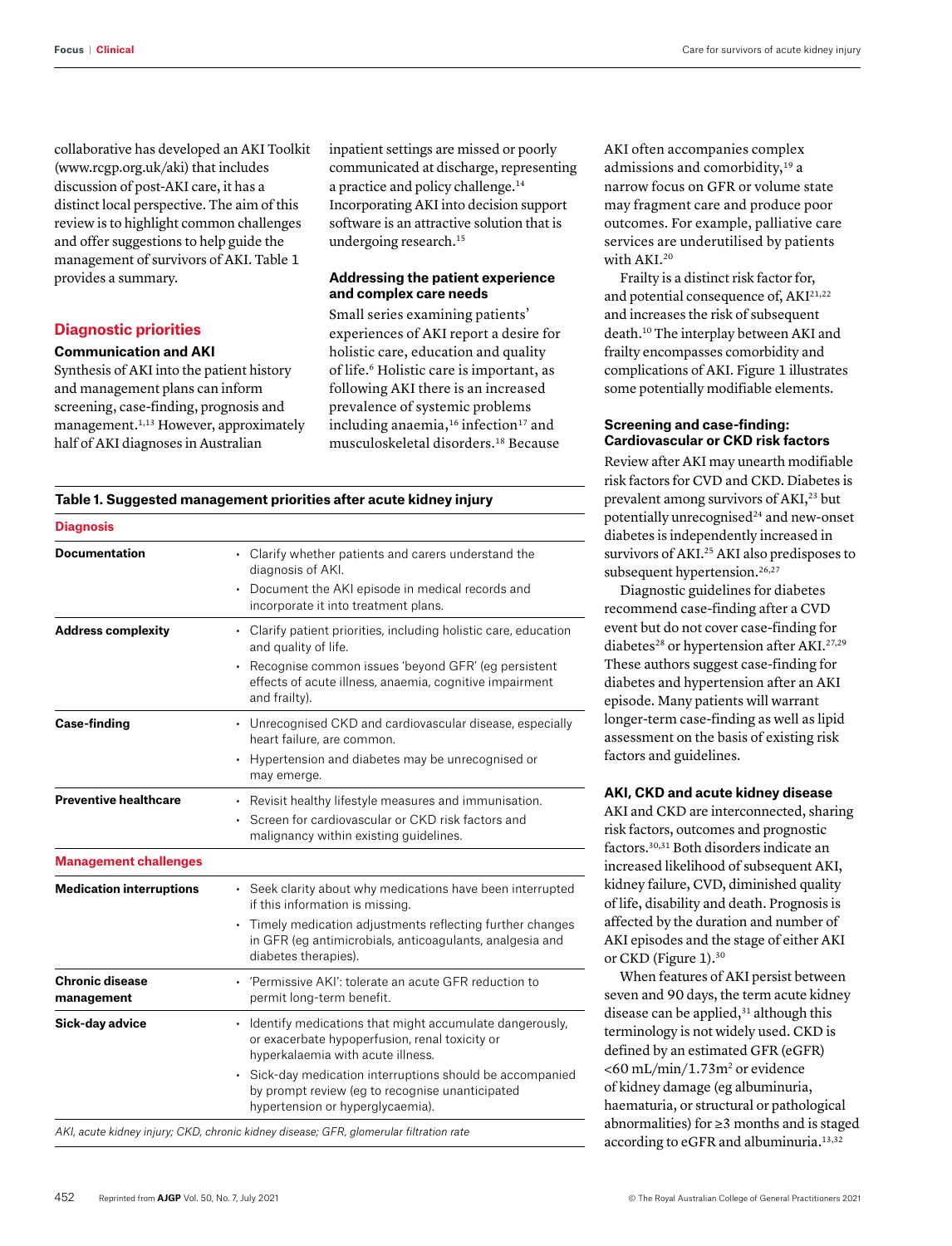While eGFR and albuminuria estimation at three months post-AKI is appropriate,<sup>31</sup> earlier review may uncover CKD, thus far unrecognised because of a lack of healthcare engagement or CKD screening, or a failure to communicate or interpret historical results.6,23 AKI is also appropriately included among eight triggers to initiate ongoing kidney health checks.<sup>13</sup>

# **Heart failure and cardiovascular disease**

The bidirectional relationship between heart failure and AKI or CKD is termed 'cardiorenal syndrome',<sup>33</sup> with shared risk factors and pathophysiology (Figure 1). AKI and CKD both predict incident heart failure.34 After AKI, concurrent heart failure increases the risk of early readmission;<sup>29,35</sup> overall, acute decompensated heart failure is the most common cause of hospital readmission.19,36

Established or new presentations of ischaemic heart disease are also common. For patients with ischaemic heart disease, the presence of AKI is similarly associated with greater readmission rates and complications.37

### **Malignancy**

The high incidence of death from malignancy noted after AKI<sup>10</sup> is intriguing and potentially challenges the existing focus on CKD, CVD and metabolic factors (Figure 1). However, most cancers are known at the time of AKI,<sup>10</sup> and applying existing cancer screening recommendations currently seems appropriate.

## **Management priorities**

**Healthy lifestyle and immunisation**

Lifestyle is a cornerstone of good health. Physical activity, healthy diet, salt minimisation, weight optimisation, smoking cessation, appropriate vaccination (especially influenza, pneumococcus and COVID-19)<sup>38</sup> and alcohol reduction underpin any pharmacotherapy<sup>6,13</sup> and may help prevent rehospitalisation.39

Evidence-based resources that encourage independence and healthy eating are usually suitable.<sup>40</sup> However, conflicting advice may confuse patients. For example, strategies to limit dietary potassium in patients at highest risk of hyperkalaemia<sup>41</sup> may inadvertently direct patients away from diets rich in fruit and vegetables, which reduce the development of CKD, constipation and metabolic acidosis (all of which can worsen hyperkalaemia), as well as hypertension.41–44 Counselling from accredited dietitians is likely useful to help manage suspected nutritional deficiency or persistent hyperkalaemia.

## **Managing medication interruptions**

Despite limited evidence, medication interruptions are common in patients with AKI.1,4,31 Commonly, such interruptions aim to avoid:

- **•** pharmacokinetic concerns – medication accumulation with reduced GFR
- **•** pharmacodynamic concerns
	- worsening AKI via systemic and renal hypoperfusion
	- worsening AKI by direct toxicity
	- exacerbating hyperkalaemia, hyperglycaemia, hypoglycaemia or other metabolic disturbances accompanying AKI.<sup>4,45</sup>

Just as adjustment to medications should accompany a fall in GFR, there must be timely adjustment as GFR recovers. Antimicrobials and anticoagulants are commonly renally cleared and warrant particular attention to avoid critical therapeutic failures.

For patients with unresolved oliguria, advanced CKD or heart failure, volume control can be helped by redefining a weight-based trigger for medical review, and potentially fluid restriction or a diuretic sliding scale.46 Interim 'standard' blood pressure targets (<140/90 mmHg) are likely appropriate until recovery is complete, recognising the significant benefits of lower long-term targets for many patients.29,35

Medication interruption may be poorly explained or accompanied by vague directions to 'avoid nephrotoxics' without further clarification. Clarifying the instructions and optimising important medications is an important task after AKI.45

Just how medication review affects post-AKI outcomes is unclear. International panels<sup>31,47</sup> have recommended prioritising review – within as little as three days – on the basis of AKI stage, poorer GFR recovery, comorbidity (particularly heart failure) and functional impairment. These recommendations presuppose recognition and communication of AKI diagnoses and may be difficult to accommodate in systems geared to chronic care. Research clarifying the early role of telemedicine, deprescribing tools, pharmacists, nurse practitioners, physicians and general practitioners (GPs) in providing optimal and cost-effective care is justified.<sup>6,31</sup>

## **Permissive AKI**

Strategies that address volume control, hypertension and neurohumoral factors are often feared because of a perceived tension between the heart and kidneys.<sup>48</sup> One example is the use of angiotensin converting enzyme (ACE) inhibitors or angiotensin receptor blockers (ARBs) in the management of heart failure with reduced ejection fraction (HFrEF).49,50

More strategies that present similar tensions in addition to important prognostic benefits have recently arrived. These include assertive hypertension management in selected patients at high cardiovascular risk,<sup>29,35</sup> combined angiotensin receptor-neprilysin inhibitors (ARNIs) in HFrEF,<sup>48</sup> sodium-glucose co-transporter-2 (SGLT2) inhibitors in HFrEF or CKD,<sup>51-53</sup> and specific mineralocorticoid receptor antagonists (MRAs) for CKD.<sup>54</sup>

Concern about recurrent AKI is understandable, and acute falls in GFR are common when introducing these strategies and in the natural history of heart failure.<sup>48,55</sup> However, while these treatment-related falls in GFR may meet formal definitions of AKI, they appear not to produce the long-term harms common to AKI overall.<sup>48,55</sup> Generally, these strategies improve important long-term CKD outcomes<sup>51-54,56,57</sup> or have 'extrarenal' benefits such as reducing the incidence of stroke.<sup>29,35</sup> Specifically, despite concerns regarding hypoperfusion and a predictable effect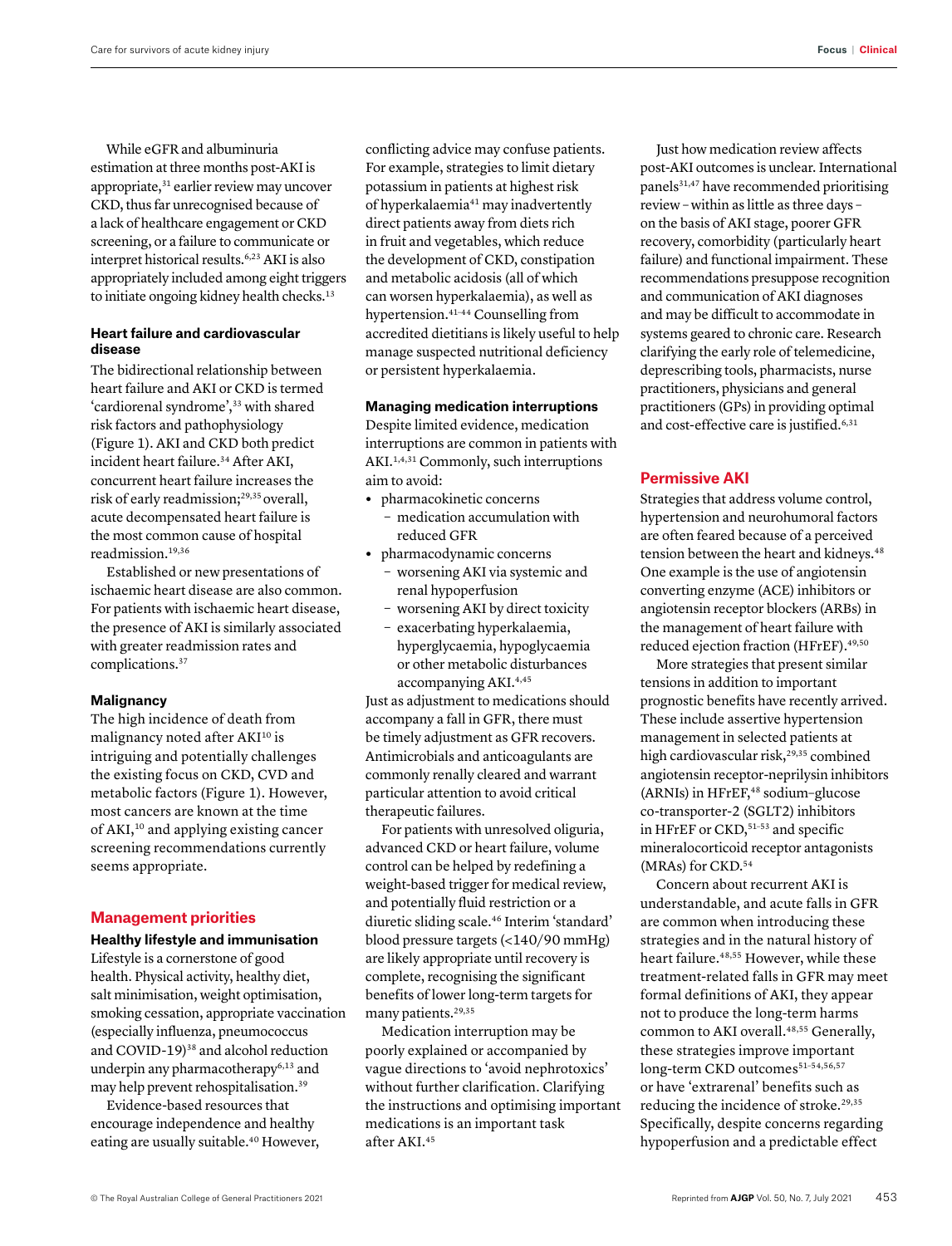on GFR with initiation, neither SGLT2 inhibitor, ACE inhibitor nor ARB prescription appears to increase the overall risk for recurrent AKI.58–60

The term 'permissive AKI' has been coined to describe acceptance of a potential reduction in GFR to minimise long-term CVD or CKD.<sup>48</sup> Patients can be reassured that a fall in GFR is acceptable if:

- **•** the decline in GFR is anticipated
- **•** there are no alternative explanations (eg infection, gastrointestinal losses, true nephrotoxics)
- **•** there is an important likely benefit (eg slowing CKD progression or CVD)
- **•** no other important complications emerge (eg hyperkalaemia, acidosis, potential medication toxicity)
- **•** there is a sensible monitoring plan for detecting complications.<sup>48</sup>

Despite a 'permissive' strategy, monitoring of potassium and GFR remains important, particularly to inform dosing of renally cleared medications (eg pregabalin). The risk of medication interactions and polypharmacy must be balanced with potential benefits. Without clear evidence regarding the introduction of combination therapy, it seems prudent to introduce or re-introduce these medications sequentially and titrate to target doses.

Clinical and biochemical review within two weeks of medication changes will usually be appropriate.<sup>13,61</sup> The use of novel potassium binders (eg patiromer) to offset medication-related hyperkalaemia has been proposed<sup>62</sup> but is not established or subsidised by the Pharmaceutical Benefits Scheme.

# **Heart failure after AKI**

Extensive guidelines, beyond the scope of this review, frame the management of heart failure.46 However, beyond fluid and hypertension control, particular priorities for AKI survivors with heart failure include:

- **•** improving access to multidisciplinary management, particularly for patients at high risk of rehospitalisation<sup>46</sup>
- **•** optimising medication strategies with prognostic benefit, including ACE inhibitors/ARBs and vasodilatory β-blockers for HFrEF. Subsequent, evidence-based use of medications with diuretic effects (ARNIs, MRAs

and SGLT2 inhibitors) will often make reduction or cessation of loop or thiazide diuretics – not clearly associated with mortality benefits – possible and appropriate.46

## **Diabetes after AKI**

Recent changes to glucose-lowering medications – especially temporary or new use of insulin – present distinct challenges. Ensuring safe insulin administration and adjustment, self-monitoring of blood glucose, avoidance of hypoglycaemia, and fitness to drive are early priorities. Prompt referral to a credentialled diabetes nurse educator (DNE) may complement medical input.<sup>63</sup>

#### **Sick-day advice**

The provision of 'sick-day advice' also lacks robust evidence of benefit.<sup>64,65</sup> However, it appears prudent for patients at high risk of recurrent AKI. These authors suggest the following.

- **•** Identify medications with risk of hypoperfusion, dangerous accumulation, toxicity or exacerbating hyperkalaemia. Mnemonics highlighting some high-risk medications (eg 'SADMANS' for sulfonylureas, ACE inhibitors, diuretics, metformin, ARBs, NSAIDs and SGLT2 inhibitors) are offered within CKD guidelines as prompts;<sup>13</sup> however, other glucoselowering medications, antivirals, anticoagulants, antiarrhythmics, analgesics and sedative medications are particularly prone to acute accumulation<sup>66</sup> and should be considered as high-risk medications in the setting of AKI.
- **•** Instruct patients to withhold such medications when they experience vomiting, diarrhoea, reduced oral intake or other serious illness.
- **•** Provide permission and instruction to seek prompt medical attention, because
	- acute illness, including AKI, may paradoxically produce hypertension and hyperglycaemia, warranting an escalation of specific therapies
- vulnerable patients often need further medical interventions on 'sick days'.64 Advice should balance the risks and

benefits of briefly stopping medications;

be individualised; include translation, written instructions or visual aids; consider existing strategies for chronic medications (eg Webster Packs); and involve carers and other clinicians, including pharmacists.

#### **The big picture**

Most patients are not cared for by a nephrologist during or after AKI. Currently the predominant reasons for nephrology referral are ongoing KRT, immune- or paraprotein-mediated AKI or existing CKD. Most nephrology clinics and guidelines remain oriented to such problems.13 International resources should be better adapted to suit local perspectives.

While GPs excel at holistic care, selected patients probably benefit from non-GP specialist services after an episode of AKI.<sup>67</sup> This includes patients requiring specialised medications (eg potassium binders), allied healthcare (eg renal dietitians) and diseaseoriented services (eg DNEs or heart failure clinics). Further efforts should define the best model of care for AKI survivors and better integrate research into chronic disease guidelines and existing services.

# **Conclusion**

Patients who survive AKI are at high risk of hospital readmission and death, particularly over the following year. Attention to several common areas is likely to improve individual patient outcomes.

## **Key points**

- **•** AKI increases the risk of hospital readmission, kidney disease, CVD, disability, frailty and death.
- **•** Several diseases are recognised as risk factors for and potentially underlie AKI, including CKD, cardiovascular risk or disease, and possibly malignancy.
- **•** The acute response to AKI often involves withholding or reducing the doses of medications that may have important long-term prognostic benefits. Rational reintroduction and dose adjustment of medications – mindful of polypharmacy and toxicity – is a complex but important task.
- **•** Improved outcomes after AKI likely require improved policies and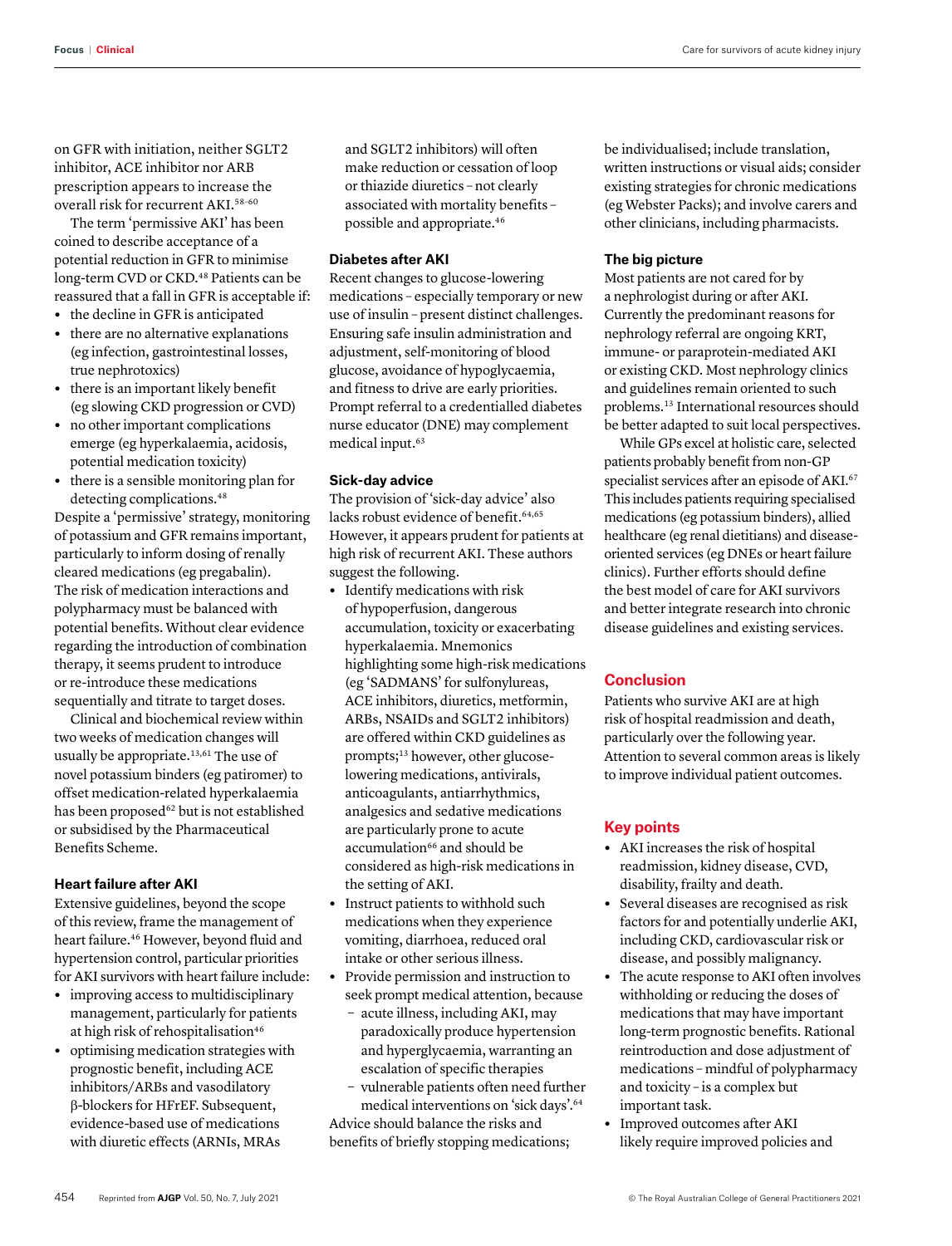clinical structures to provide timely, coordinated and optimal care to the patients at greatest need.

#### **Authors**

Timothy J Pianta MBBS (Hons), PhD, FRACP, Nephrologist, Northern Health, Vic; Senior Lecturer, Department of Medical Education, University of Melbourne, Vic

Zena Barakat MD, Basic Physician Trainee, Northern Health, Vic; Northern Clinical School, University of Melbourne, Vic

David Langsford MBBS (Hons), PhD, FRACP, Head of Obstetric Medicine Unit and Nephrologist, Director of Physician Education, Northern Health, Vic; Lecturer, Northern Clinical School, University of Melbourne, Vic

Competing interests: None.

Funding: None.

Provenance and peer review: Commissioned, externally peer reviewed.

#### Correspondence to:

timothy.pianta@nh.org.au

#### **References**

- 1. Kidney Disease: Improving Global Outcomes (KDIGO) Acute Kidney Injury Work Group. KDIGO clinical practice guideline for acute kidney injury. Kidney Inter Suppl 2012;2:1–138. doi: 10.1038/ kisup.2012.1
- Susantitaphong P, Cruz DN, Cerda J, et al. World incidence of AKI: A meta-analysis. Clin J Am Soc Nephrol 2013;8(9):1482–93. doi: 10.2215/ CJN.00710113.
- 3. Prescott GJ, Metcalfe W, Baharani J, et al. A prospective national study of acute renal failure treated with RRT: Incidence, aetiology and outcomes. Nephrol Dial Transplant 2007;22(9):2513–19. doi: 10.1093/ndt/gfm264.
- 4. Pianta TJ, Buckley NA, Peake PW, Endre ZH. Clinical use of biomarkers for toxicant-induced acute kidney injury. Biomark Med 2013;7(3):441–56. doi: 10.2217/bmm.13.51.
- 5. Sawhney S, Marks A, Fluck N, Levin A, Prescott G, Black C. Intermediate and long-term outcomes of survivors of acute kidney injury episodes: A large population-based cohort study. Am J Kidney Dis 2017;69(1):18–28. doi: 10.1053/j.ajkd.2016.05.018.
- 6. Siew ED, Liu KD, Bonn J, et al. Improving care for patients after hospitalization with AKI. J Am Soc Nephrol 2020;31(10):2237–41. doi: 10.1681/ ASN.2020040397.
- 7. Sawhney S, Marks A, Fluck N, McLernon DJ, Prescott GJ, Black C. Acute kidney injury as an independent risk factor for unplanned 90-day hospital readmissions. BMC Nephrol 2017;18(1):9. doi: 10.1186/s12882-016-0430-4.
- Koulouridis I, Price LL, Madias NE, Jaber BL. Hospital-acquired acute kidney injury and hospital readmission: A cohort study. Am J Kidney Dis 2015;65(2):275–82. doi: 10.1053/j. ajkd.2014.08.024.
- 9. Coca SG, Singanamala S, Parikh CR. Chronic kidney disease after acute kidney injury: A systematic review and meta-analysis. Kidney Int 2012;81(5):442–48. doi: 10.1038/ki.2011.379.
- 10. Silver SA, Harel Z, McArthur E, et al. Causes of death after a hospitalization with AKI. J Am Soc Nephrol 2018;29(3):1001–10. doi: 10.1681/ ASN.2017080882.
- 11. Silver SA, Goldstein SL, Harel Z, et al. Ambulatory care after acute kidney injury: An opportunity to

improve patient outcomes. Can J Kidney Health Dis 2015;2:36. doi: 10.1186/s40697-015-0071-8.

- 12. Horne KL, Shardlow A, Taal MW, Selby NM. Long term outcomes after acute kidney injury: Lessons from the ARID study. Nephron 2015;131(2):102–06. doi: 10.1159/000439066.
- 13. Kidney Health Australia. Chronic kidney disease (CKD): Management in primary care. 4th edn. Melbourne, Vic: Kidney Health Australia, 2020.
- 14. Campbell CA, Li L, Kotwal S, et al. Underdetection of acute kidney injury in hospitalised patients: A retrospective, multi-site, longitudinal study. Intern Med J 2020;50(3):307–14. doi: 10.1111/imj.14264.
- 15. Chiang J, Furler J, Boyle D, Clark M, Manski-Nankervis JA. Electronic clinical decision support tool for the evaluation of cardiovascular risk in general practice: A pilot study. Aust Fam Physician 2017;46(10):764–68.
- 16. Liangos O, Pereira BJG, Jaber BL. Anemia in acute renal failure: Role for erythropoiesis-stimulating proteins? Artif Organs 2003;27(9):786–91. doi: 10.1046/j.1525-1594.2003.07287.x.
- 17. Gist KM, Faubel S. Infection post-AKI: Should we worry? Nephron 2020 44(12):673–76. doi: 10.1159/000508101.
- 18. Johnson RJ, Bakris GL, Borghi C, et al. Hyperuricemia, acute and chronic kidney disease, hypertension, and cardiovascular disease: Report of a scientific workshop organized by the national kidney foundation. Am J Kidney Dis 2018;71(6):851–65. doi: 10.1053/j.ajkd.2017.12.009.
- 19. Siew ED, Davenport A. The growth of acute kidney injury: A rising tide or just closer attention to detail? Kidney Int 2015;87(1):46–61. doi: 10.1038/ ki.2014.293.
- 20. Chong K, Silver SA, Long J, et al. Infrequent provision of palliative care to patients with dialysis-requiring AKI. Clin J Am Soc Nephrol 2017;12(11):1744–52. doi: 10.2215/CJN.00270117.
- 21. Abdel-Kader K, Girard TD, Brummel NE, et al. Acute kidney injury and subsequent frailty status in survivors of critical illness. Crit Care Med 2018;46(5):e380–e88. doi: 10.1097/ CCM.0000000000003003.
- 22. Vanmassenhove J, Van Biesen W, Lameire N. The interplay and interaction between frailty and acute kidney injury. Nephrol Dial Transplant 2020;35(6):911–15. doi: 10.1093/ndt/gfz275.
- 23. Barakat Z, Langsford D, Pianta T. Diagnosis and referral to nephrology services of inpatients with acute kidney injury (Abstract). Nephrology (Carlton) 2018;23(Suppl 3):69.
- 24. Nanayakkara N, Nguyen H, Churilov L, et al. Inpatient HbA1c testing: A prospective observational study. BMJ Open Diab Res Care 2015;3(1):e000113. doi: 10.1136/bmjdrc-2015- 000113.
- 25. Lin YF, Lin SL, Huang TM, et al. New-onset diabetes after acute kidney injury requiring dialysis. Diabetes Care 2018;41(10):2105–10. doi: 10.2337/dc17-2409.
- 26. Hsu CY, Hsu RK, Yang J, Ordonez JD, Zheng S, Go AS. Elevated BP after AKI. J Am Soc Nephrol 2016;27(3):914–23. doi: 10.1681/ASN.2014111114.
- 27. Whelton PK, Carey RM, Aronow WS, et al. 2017 ACC/AHA/AAPA/ABC/ACPM/AGS/APhA/ASH/ ASPC/NMA/PCNA guideline for the prevention, detection, evaluation, and management of high blood pressure in adults: A report of the American College of Cardiology/American Heart Association task force on clinical practice guidelines. Hypertension 2018;71(6):e116. doi: 10.1161/ HYP.0000000000000066.
- 28. Colagiuri S, Davies D, Girgis S, Colagiuri R. National evidence based guideline for case detection and diagnosis of type 2 diabetes. Canberra, ACT: Diabetes Australia and the NHMRC, 2009.
- 29. Gabb GM, Mangoni AA, Anderson CS, et al. Guideline for the diagnosis and management of hypertension in adults – 2016. Med J Aust 2016;205(2):85–89. doi: 10.5694/mja16.00526.
- 30. Chawla LS, Eggers PW, Star RA, Kimmel PL. Acute kidney injury and chronic kidney disease as interconnected syndromes. N Engl J Med 2014;371(1):58–66. doi: 10.1056/NEJMra1214243.
- 31. Chawla LS, Bellomo R, Bihorac A, et al. Acute kidney disease and renal recovery: Consensus report of the Acute Disease Quality Initiative (ADQI) 16 workgroup. Nat Rev Nephol 2017;13(4):241–57. doi: 10.1038/nrneph.2017.2.
- 32. Kidney Disease: Improving Global Outcomes (KDIGO) CKD Work Group. KDIGO 2012 clinical practice guideline for the evaluation and management of chronic kidney disease. Kidney Int Suppl 2013;3(1):1–150. doi: 10.1038/kisup.2012.72.
- 33. Ronco C, Haapio M, House AA, Anavekar N, Bellomo R. Cardiorenal syndrome. J Am Coll Cardiol 2008;52(19):1527–39. doi: 10.1016/j. iacc.2008.07.051.
- 34. Kottgen A, Russell SD, Loehr LR, et al. Reduced kidney function as a risk factor for incident heart failure: The Atherosclerosis Risk In Communities (ARIC) study. J Am Soc Nephrol 2007;18(4):1307–15. doi: 10.1681/ASN.2006101159.
- 35. Wright JT Jr, Williamson JD, Whelton PK, et al. A randomized trial of intensive versus standard blood-pressure control. N Engl J Med 2015;373(22):2103–16. doi: 10.1056/ NEJMoa1511939
- 36. Silver SA, Harel Z, McArthur E, et al. 30-day readmissions after an acute kidney injury hospitalization. Am J Med 2017;130(2):163–72.e4. doi: 10.1016/j.amjmed.2016.09.016
- 37. Marenzi G, Cosentino N, Bartorelli AL. Acute kidney injury in patients with acute coronary syndromes. Heart 2015;101(22):1778–85. doi: 10.1136/heartjnl-2015-307773.
- 38. Australian Technical Advisory Group on Immunisation (ATAGI). Australian immunisation handbook. Canberra, ACT: DoH, 2018.
- 39. Mullen KA, Manuel DG, Hawken SJ, et al. Effectiveness of a hospital-initiated smoking cessation programme: 2-year health and healthcare outcomes. Tob Control 2017;26(3):293–99. doi: 10.1136/ tobaccocontrol-2015-052728.
- 40. National Health and Medical Research Council. Australian dietary guidelines. Canberra, ACT: NHMRC, 2013.
- 41. Kalantar-Zadeh K, Fouque D. Nutritional management of chronic kidney disease. N Engl J Med 2017;377(18):1765–76. doi: 10.1056/ NEJMra1700312.
- 42. Appel LJ, Moore TJ, Obarzanek E, et al. A clinical trial of the effects of dietary patterns on blood pressure. DASH collaborative research group. N Engl J Med 1997;336(16):1117–24. doi: 10.1056/ NEJM199704173361601.
- 43. Jhee JH, Kee YK, Park JT, et al. A diet rich in vegetables and fruit and incident CKD: A community-based prospective cohort study. Am J Kidney Dis 2019;74(4):491–500. doi: 10.1053/j. ajkd.2019.02.023.
- 44. Goraya N, Simoni J, Jo CH, Wesson DE. A comparison of treating metabolic acidosis in CKD stage 4 hypertensive kidney disease with